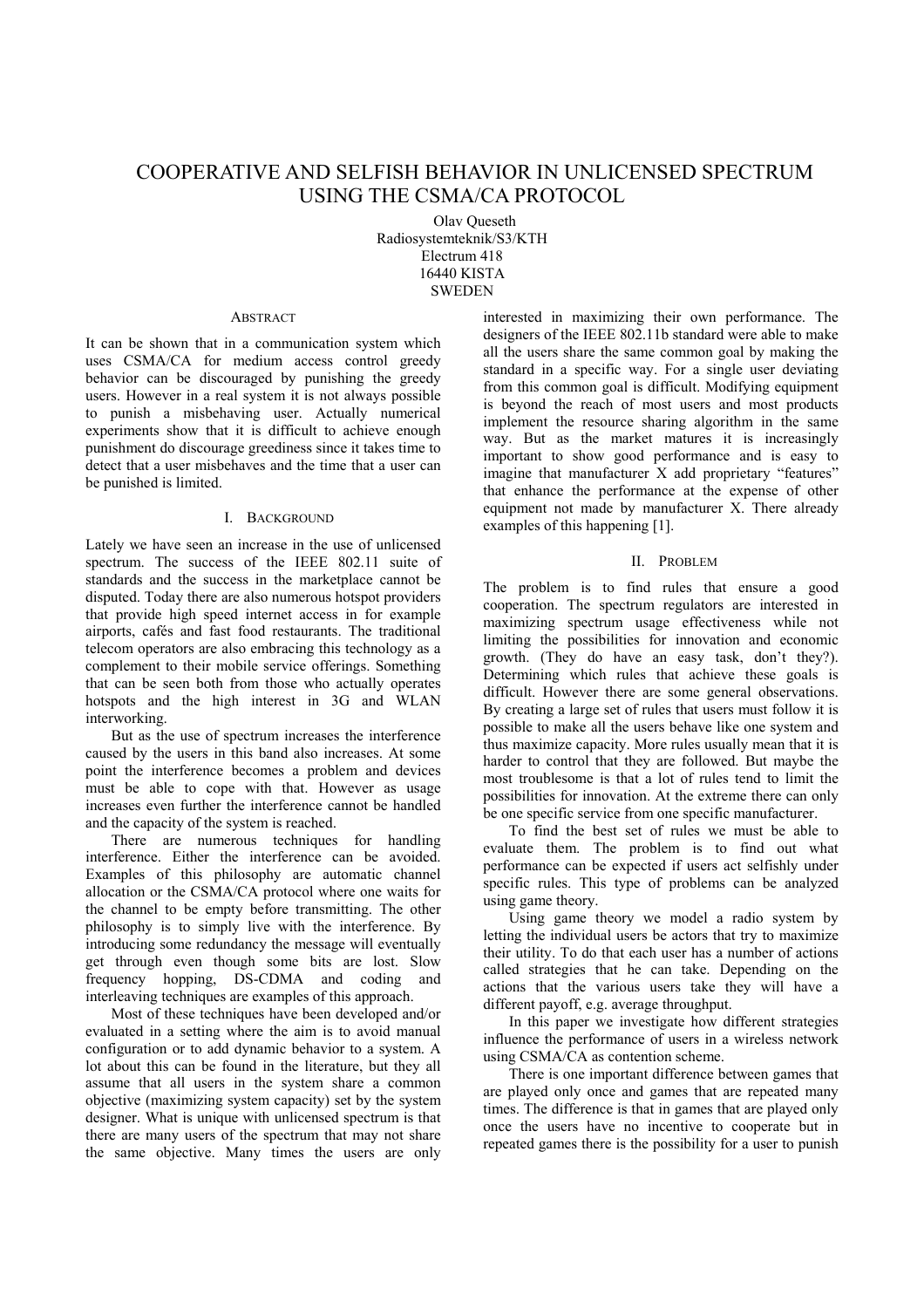the other users. This property tends to encourage cooperation.

It can be shown that in a CSMA/CA game that is played only once the best strategy is to start transmitting immediately, something that of course causes the system to break down completely. However when the game is played repeatedly cooperating users can punish the misbehaving user and it is possible to reach an equilibrium point [2].

One of the assumptions done when analyzing repeated games is that the game is played infinitely. If the game is played a limited number of times the last game will be equivalent to a game played only once [3]. The reasoning is that it makes sense to not cooperate the last time. However the same argument can be recursively applied to all games and thus some of the results of the analysis become invalid.

In a radio system where users move around the time one user can punish another user is limited since they will eventually move so far apart that they cannot interfere with each other. Game theoretic studies of games played and infinite time obviously ignores this. Also most studies disregard the capture effects, i.e. the transmitter and receiver are so close that it is not possible to interfere with the signals, i.e. punish a user.

In this paper we investigate the possible gains that can be obtained by cheating in a radio environment. The evaluation is carried out by numerical experiments where we let a number of users utilize different strategies and determine the performance.

#### III. MODELS AND ASSUMPTIONS

The relative successfulness of the various strategies have been evaluated using numerical experiments. The propagation and mobility parameters have been borrowed from macro-cellular systems. The reason is simply that these models were readily available and already implemented in MATLAB in the RUNE toolbox [5]. However the effects of the various strategies of the users should be similar in other environments.

The system consists of total 64 cells. We assume that there are 4 channels available which results in 16 cells per channel. To avoid border effects we use a wraparound technique to create a borderless surface to place the system on. The system is planned using a regular channel plan. The propagation is modeled using the Okumura-Hata model, i.e. the propagation loss can be described as:  $L=28+35\log(R)+X$  [dB] where X is a random variable with mean 0 and standard deviation 8 dB. The cell radius is 1000m. The transmitter power is 1 W and the noise is set to result in a median SIR at the cell border of 25 dB. Thus the system is essentially interference limited.

There are on average three users per access point. The average mobile speed is 15 m/s which results in a median staying time in each cell of 6.5 seconds. The mobility model is further explained in [5]. The handoff margin used is 3 dB and no handoff is performed when a user is transmitting a packet.

We study the full traffic case. I.e. all users always have packets to send. To be able to study how the strategies influence throughput we only have traffic from the users to the access point. It is not reasonable to assume that the access-points will have different strategies for different users.

For programming convenience the system is implemented as a slotted system. Each slot is 20 ms and each packet is 10 slots. This gives a user time for transmitting approximately 30 packets while in a cell.

To be correctly received the SIR for all slots in a packet have to be above 10 dB. A channel is considered to be free if the received signal level not more than 5 dB above the noise level. Feedback information is assumed to be instantaneous and error free.

#### IV. STRATEGIES

Strategies are randomly assigned to the users. No user switches strategies during the numerical experiments. In the system there are three different strategies that a user can follow.

The first is the greedy strategy. The user starts to transmit a packet as soon as it has finished the previous packet. If the other users are timid and listens before speaking, this strategy will essentially give the greedy user the full access to the bandwidth. However if all users implement the greedy strategy this is obviously not a good strategy since all users will interfere with each other.

The second strategy is to use a CSMA/CA protocol. The protocol implemented by these users is very similar to the protocol used by devices implementing IEEE 802.11 [4]. Whenever a user has finished transmitting a packet he draws a random number on the interval [0,FW]. The user then waits for this number of empty slots before transmitting the next packet. If there is someone else transmitting on the channel the counting down is suspended. If the packet is lost on the way the FW variable is doubled. If the packet is successfully transmitted the FW is reset to the initial value. The minimum FW value is set to 8 and the maximum is 256.

The player strategy users follow the timid strategy initially. However if they detect that another user is behaving in a greedy fashion they can punish that user. Detecting that a user is cheating is non-trivial. In the paper written by Cagalj et al [2] it is suggested that each user measure the throughput of all the other users and deem a user to be cheating when that user achieves a higher throughput than the rest of the users. In this paper we use a slightly simpler algorithm. The user that transmits 5 packets in a row without releasing the channel is considered to be greedy. Punishing a user is done by deliberately jamming a packet sent by the user. The user is punished for 5 packet times. We assume that this can be done since the packet header contains the address of the sender and thus it is possible to quickly determine which packets are sent by a specific user. If a user moves into another cell the punishment is stopped immediately. It is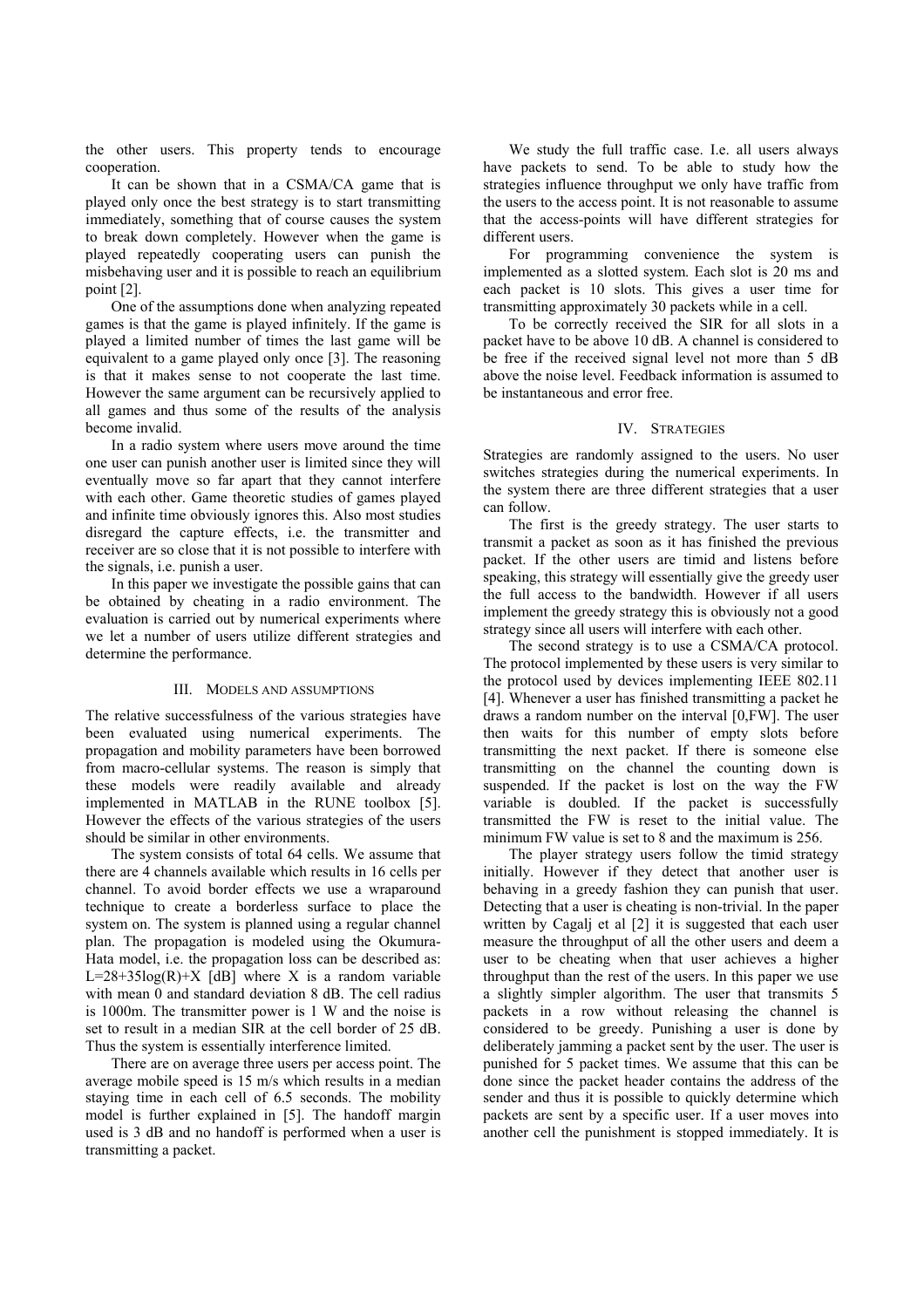not possible to punish a user if he is on another channel or in another cell.

# V. RESULTS

In all numerical experiment we simulate 400 seconds. The median staying time in a cell is approximately 330 slots or 6.6 seconds. The throughput per user is measured as the fraction of slots that a user sends useful data. In an ideal situation with only timid users they would achieve a throughput of 33% each. But in our experiments it is slightly less. Handoffs, hidden terminals and contention times all reduce the throughput.

In the first experiment we have 10% greedy users and the rest are timid users. In fig. 1 we can see that there is a substantial gain for the greedy users. Note that even the timid users get some data through. The reason is that in some instances there are no greedy users in a specific cell and thus they can get some packets through.



*Figure 1 – In a system with only timid users and only a few greedy users the performance improvement for the greedy users is substantial.* 

If we increase the number of greedy users to 80% we can see (in fig 2) that the throughput drops for all users. One thing to note though is that there is actually some data that gets through for both categories of users.

There are two effects that cause this. There is a probability on the order of 0.1-0.2 that there is only one user in a cell. The second reason is the capture effects. If a user is sufficiently close to the access point the SIR is acceptable even though there is a lot of interference on the channel.

In the third experiment we introduce users that follow the "player" strategy, i.e. they are able to punish users that hog the channel too long. In fig. 3 we can see the results of an experiment with 30% players and 10% greedy users.



*Figure 2 – In a system with only greedy users only a very limited throughput is achieved.* 

It can be seen that the "player" users achieve approximately the same performance as the timid users. This is no surprise since they use the same channel access method as the timid users. However we note that there is a drop in the performance of the greedy users. But even though the performance drops there is still a significant gain in being greedy.



*Figure 3 – In a system with 30% "player" users and 10% greedy users the greedy users just get a marginal degradation of their performance.* 

In the fourth experiment 90% of the users follow the "player" strategy and 10% of the users are greedy. In figure 4 we can see that there is a slight degradation in performance for the users that are greedy. However there is still a large discrepancy in the performance of the "player" users and the greedy users. In the equilibrium case the players would punish the greedy users so that they get their performance reduced to that of the "player" users. There are many reasons for this behavior. The first is the detection process. In our experiments it takes some time before it is detected that a user is cheating, during